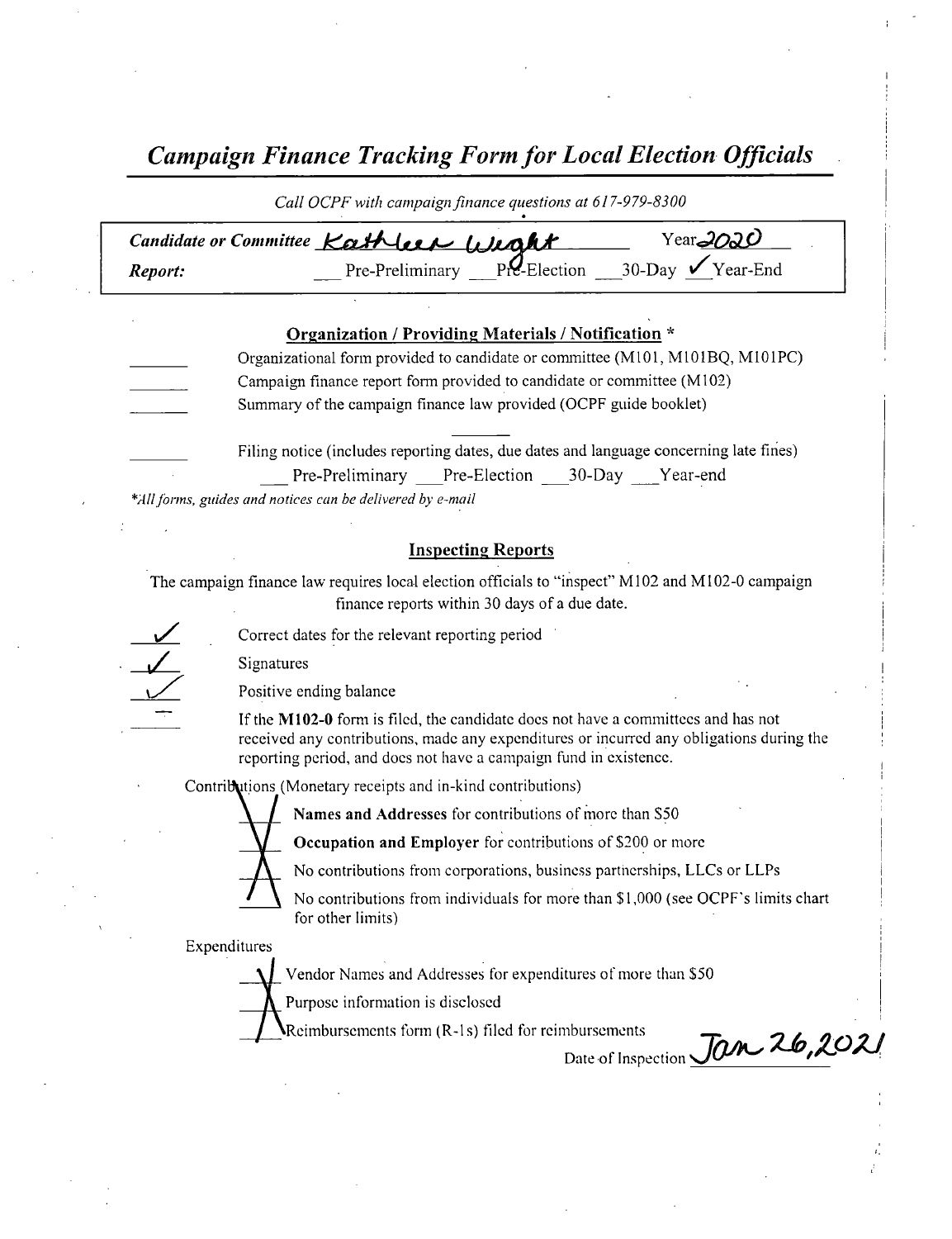| NORTHAME JANGMA QIARAISSION<br>of Massachusetts<br>File wit<br><b>Ending Date:</b><br>12/31/2020<br><b>Beginning Date:</b><br>1/1/2020<br>$\exists$ dissolution<br>$ \overline{\mathsf{x}} $ year-end report<br>30 day after election<br>8th day preceding election<br>□ 8th day preceding preliminary<br>Committee to Elect Kathleen Wight<br>Kathleen Wight<br>Committee Name<br>Candidate Full Name (if applicable)<br>James Vaughn<br>Trustee of Forbes Library, Northampton, MA<br>Name of Committee Treasurer<br>Office Sought and District<br>20 Northern Ave.<br>20 Northern Ave. Northampton, MA 01060<br><b>Committee Mailing Address</b><br><b>Residential Address</b><br>jvaughnimt@gmail.com<br>E-mail:<br>katywight@gmail.com<br>E-mail:<br>$(413)320-0115$<br>Phone $\psi$ (optional):<br>$(413)387 - 9631$<br>SUMMARY BALANCE INFORMATION:<br>309.63<br>Line 1: Ending Balance from previous report<br>Line 2: Total receipts this period (page 3, line 11)<br>309.63<br>Line 3: Subtotal (line 1 plus line 2)<br>Line 4: Total expenditures this period (page $5$ , line 14)<br>309.63<br>Line 5: Ending Balance (line 3 minus line 4)<br>o<br>Line 6: Total in-kind contributions this period (page 6)<br>387.28<br>Line 7: Total (all) outstanding liabilities (page 7)<br>Line 8: Name of bank(s) used: Northampton Cooperative Bank<br>Affidayit of Committee Treasurer:<br>I certify that I have examined this report including attached schedules and it is, to the best of my knowledge and belief, a true and complete statement of all campaign finance<br>activity, including all contributions, loans, receipts, expenditures, disbursements, in-kind contributions and liabilities for this reporting period and represents the campaign<br>finance activity of all persons acting under the authority or on fiengle of this committee in accordance with the requirements of M.G.L. e. 55.<br>Date: 1/19/2021<br>(Treasurer's signature)<br>Signed under the penalties of perjury:<br>FOR CANDIDATE FILINGS ONLY: Affidavit of Capilidate: (check 1 box only)<br><b>Candidate with Committee</b><br>I certify that I have examined this report including attached schedules and it is, to the best of my knowledge and belief, a true and complete statement of all campaign finance<br>activity, of all persons acting under the authority or on behalf of this committee in accordance with the requirements of M.G.L. e. 55. Thave not received any contributions,<br>incurred any liabilities nor made any expenditures on my hehalf during this reporting period that are not otherwise disclosed in this report.<br><b>Candidate without Committee</b><br>I certify that I have examined this report including attached schedules and it is, to the best of my knowledge and belief, a true and complete statement of all campaign<br>finance activity, including contributions, loans, receipts, expenditures, dishursements, in-kind contributions and liabilities for this reporting period and represents the<br>campaign finance activity of all persons netting under the authority or on behalf of this candidate in accordance with the requirements of M.G.L. c. 55.<br>Date: 1/19/2021 |                                        | Form CPF M 102: Campaign Finance Report<br><b>Municipal Form</b><br>JAN 2 0 2021<br>Office of Campaign and Political Finance |
|--------------------------------------------------------------------------------------------------------------------------------------------------------------------------------------------------------------------------------------------------------------------------------------------------------------------------------------------------------------------------------------------------------------------------------------------------------------------------------------------------------------------------------------------------------------------------------------------------------------------------------------------------------------------------------------------------------------------------------------------------------------------------------------------------------------------------------------------------------------------------------------------------------------------------------------------------------------------------------------------------------------------------------------------------------------------------------------------------------------------------------------------------------------------------------------------------------------------------------------------------------------------------------------------------------------------------------------------------------------------------------------------------------------------------------------------------------------------------------------------------------------------------------------------------------------------------------------------------------------------------------------------------------------------------------------------------------------------------------------------------------------------------------------------------------------------------------------------------------------------------------------------------------------------------------------------------------------------------------------------------------------------------------------------------------------------------------------------------------------------------------------------------------------------------------------------------------------------------------------------------------------------------------------------------------------------------------------------------------------------------------------------------------------------------------------------------------------------------------------------------------------------------------------------------------------------------------------------------------------------------------------------------------------------------------------------------------------------------------------------------------------------------------------------------------------------------------------------------------------------------------------------------------------------------------------------------------------------------------------------------------------------------------------------------------------------------------------------------------------------------------------------------------------------------------------------------------------------------------------|----------------------------------------|------------------------------------------------------------------------------------------------------------------------------|
| Fill in Reporting Period dates:<br>Type of Report: (Check one)<br>Phone # (optional):                                                                                                                                                                                                                                                                                                                                                                                                                                                                                                                                                                                                                                                                                                                                                                                                                                                                                                                                                                                                                                                                                                                                                                                                                                                                                                                                                                                                                                                                                                                                                                                                                                                                                                                                                                                                                                                                                                                                                                                                                                                                                                                                                                                                                                                                                                                                                                                                                                                                                                                                                                                                                                                                                                                                                                                                                                                                                                                                                                                                                                                                                                                                                | Commonwealth                           | <b>CITY CLERKS OFFICE</b>                                                                                                    |
|                                                                                                                                                                                                                                                                                                                                                                                                                                                                                                                                                                                                                                                                                                                                                                                                                                                                                                                                                                                                                                                                                                                                                                                                                                                                                                                                                                                                                                                                                                                                                                                                                                                                                                                                                                                                                                                                                                                                                                                                                                                                                                                                                                                                                                                                                                                                                                                                                                                                                                                                                                                                                                                                                                                                                                                                                                                                                                                                                                                                                                                                                                                                                                                                                                      |                                        |                                                                                                                              |
|                                                                                                                                                                                                                                                                                                                                                                                                                                                                                                                                                                                                                                                                                                                                                                                                                                                                                                                                                                                                                                                                                                                                                                                                                                                                                                                                                                                                                                                                                                                                                                                                                                                                                                                                                                                                                                                                                                                                                                                                                                                                                                                                                                                                                                                                                                                                                                                                                                                                                                                                                                                                                                                                                                                                                                                                                                                                                                                                                                                                                                                                                                                                                                                                                                      |                                        |                                                                                                                              |
|                                                                                                                                                                                                                                                                                                                                                                                                                                                                                                                                                                                                                                                                                                                                                                                                                                                                                                                                                                                                                                                                                                                                                                                                                                                                                                                                                                                                                                                                                                                                                                                                                                                                                                                                                                                                                                                                                                                                                                                                                                                                                                                                                                                                                                                                                                                                                                                                                                                                                                                                                                                                                                                                                                                                                                                                                                                                                                                                                                                                                                                                                                                                                                                                                                      |                                        |                                                                                                                              |
|                                                                                                                                                                                                                                                                                                                                                                                                                                                                                                                                                                                                                                                                                                                                                                                                                                                                                                                                                                                                                                                                                                                                                                                                                                                                                                                                                                                                                                                                                                                                                                                                                                                                                                                                                                                                                                                                                                                                                                                                                                                                                                                                                                                                                                                                                                                                                                                                                                                                                                                                                                                                                                                                                                                                                                                                                                                                                                                                                                                                                                                                                                                                                                                                                                      |                                        |                                                                                                                              |
|                                                                                                                                                                                                                                                                                                                                                                                                                                                                                                                                                                                                                                                                                                                                                                                                                                                                                                                                                                                                                                                                                                                                                                                                                                                                                                                                                                                                                                                                                                                                                                                                                                                                                                                                                                                                                                                                                                                                                                                                                                                                                                                                                                                                                                                                                                                                                                                                                                                                                                                                                                                                                                                                                                                                                                                                                                                                                                                                                                                                                                                                                                                                                                                                                                      |                                        |                                                                                                                              |
|                                                                                                                                                                                                                                                                                                                                                                                                                                                                                                                                                                                                                                                                                                                                                                                                                                                                                                                                                                                                                                                                                                                                                                                                                                                                                                                                                                                                                                                                                                                                                                                                                                                                                                                                                                                                                                                                                                                                                                                                                                                                                                                                                                                                                                                                                                                                                                                                                                                                                                                                                                                                                                                                                                                                                                                                                                                                                                                                                                                                                                                                                                                                                                                                                                      |                                        |                                                                                                                              |
|                                                                                                                                                                                                                                                                                                                                                                                                                                                                                                                                                                                                                                                                                                                                                                                                                                                                                                                                                                                                                                                                                                                                                                                                                                                                                                                                                                                                                                                                                                                                                                                                                                                                                                                                                                                                                                                                                                                                                                                                                                                                                                                                                                                                                                                                                                                                                                                                                                                                                                                                                                                                                                                                                                                                                                                                                                                                                                                                                                                                                                                                                                                                                                                                                                      | Signed under the penalties of perjury. | (Candidate's signature)                                                                                                      |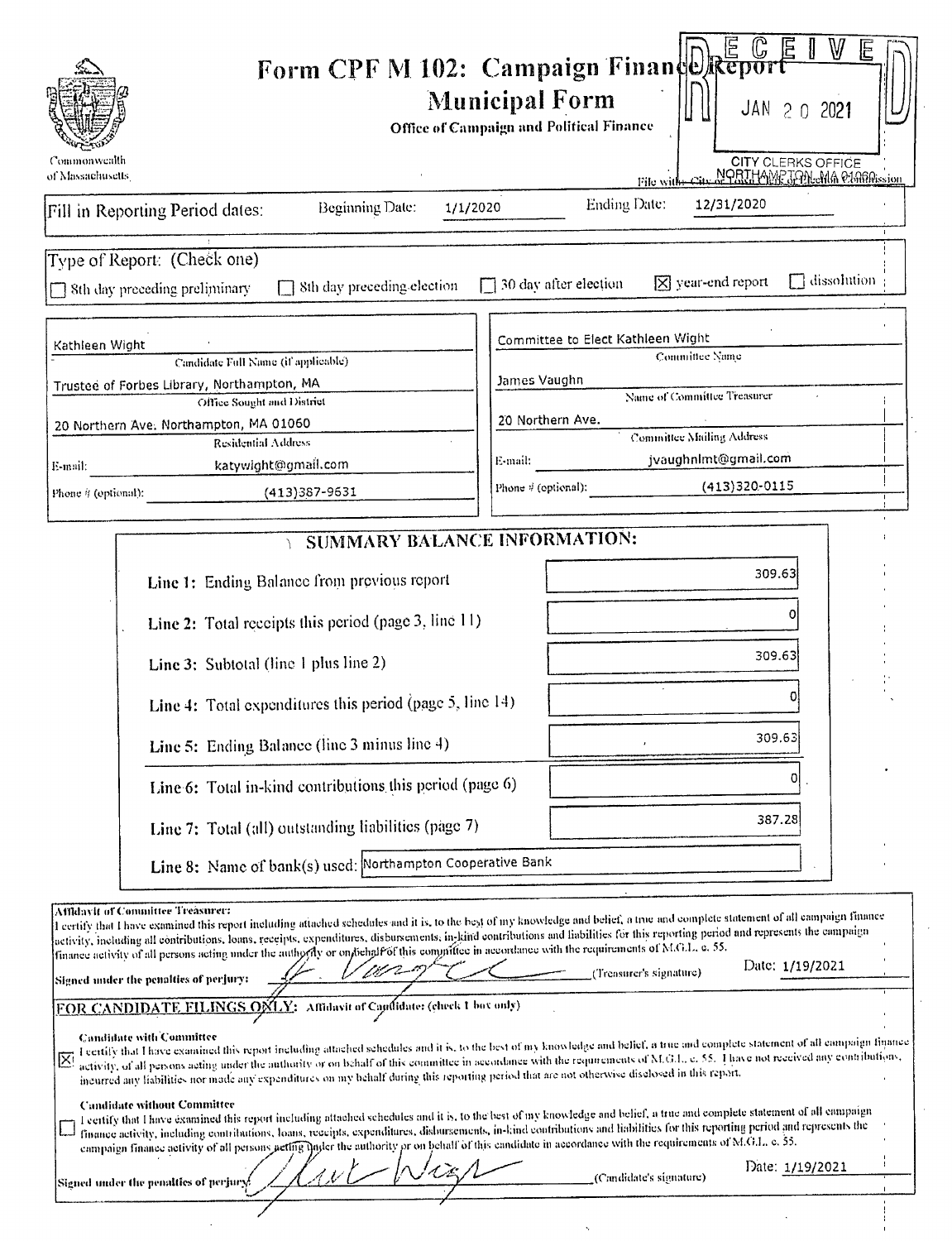#### SCHEDULE A: RECEIPTS

M.G.L. c. 55 requires that the name and residential address be reported, in alphabetical order, for all receipts over \$50 in a calendar year. Committees must keep detailed accounts and records of all receipts, but need only itemize those receipts over \$50. In addition, the occupation and employer must be reported for all persons who contribute \$200 or more in a calendar year.

A" Schedule A: Receipts" attachment is available to complete, print and attach to this report, if additional pages are required to rt all receipts. Please include your committee name and a page number on each page.)

| chatt <del>un tezeilier y izw</del><br><b>Date Received</b> | <b>Name and Residential Address</b><br>(alphabetical listing required) | Amount | <b>Occupation &amp; Employer</b><br>(for contributions of \$200 or more)              |
|-------------------------------------------------------------|------------------------------------------------------------------------|--------|---------------------------------------------------------------------------------------|
|                                                             |                                                                        |        |                                                                                       |
|                                                             |                                                                        |        |                                                                                       |
|                                                             |                                                                        |        |                                                                                       |
|                                                             |                                                                        |        |                                                                                       |
|                                                             |                                                                        |        |                                                                                       |
|                                                             |                                                                        |        |                                                                                       |
|                                                             |                                                                        |        |                                                                                       |
|                                                             |                                                                        |        |                                                                                       |
|                                                             |                                                                        |        |                                                                                       |
|                                                             |                                                                        |        |                                                                                       |
|                                                             |                                                                        |        |                                                                                       |
|                                                             |                                                                        |        |                                                                                       |
|                                                             |                                                                        |        |                                                                                       |
|                                                             |                                                                        |        |                                                                                       |
|                                                             |                                                                        |        |                                                                                       |
|                                                             |                                                                        |        |                                                                                       |
|                                                             |                                                                        |        |                                                                                       |
|                                                             |                                                                        |        |                                                                                       |
|                                                             |                                                                        |        |                                                                                       |
|                                                             |                                                                        |        |                                                                                       |
|                                                             |                                                                        |        |                                                                                       |
|                                                             |                                                                        |        |                                                                                       |
|                                                             |                                                                        |        |                                                                                       |
|                                                             | Line 9: Total Receipts over \$50 (or listed above)                     |        |                                                                                       |
|                                                             | Line 10: Total Receipts \$50 and under* (not listed above)             |        |                                                                                       |
|                                                             | Line 11: TOTAL RECEIPTS IN THE PERIOD                                  |        | Enter on page 1, line 2<br>$\leftarrow$<br>de only those receipts not itemized above. |

<sup>\*</sup> If you have itemized receipts of \$50 and under, include them in line 9. Line 10 should include only those receipts not itemized above.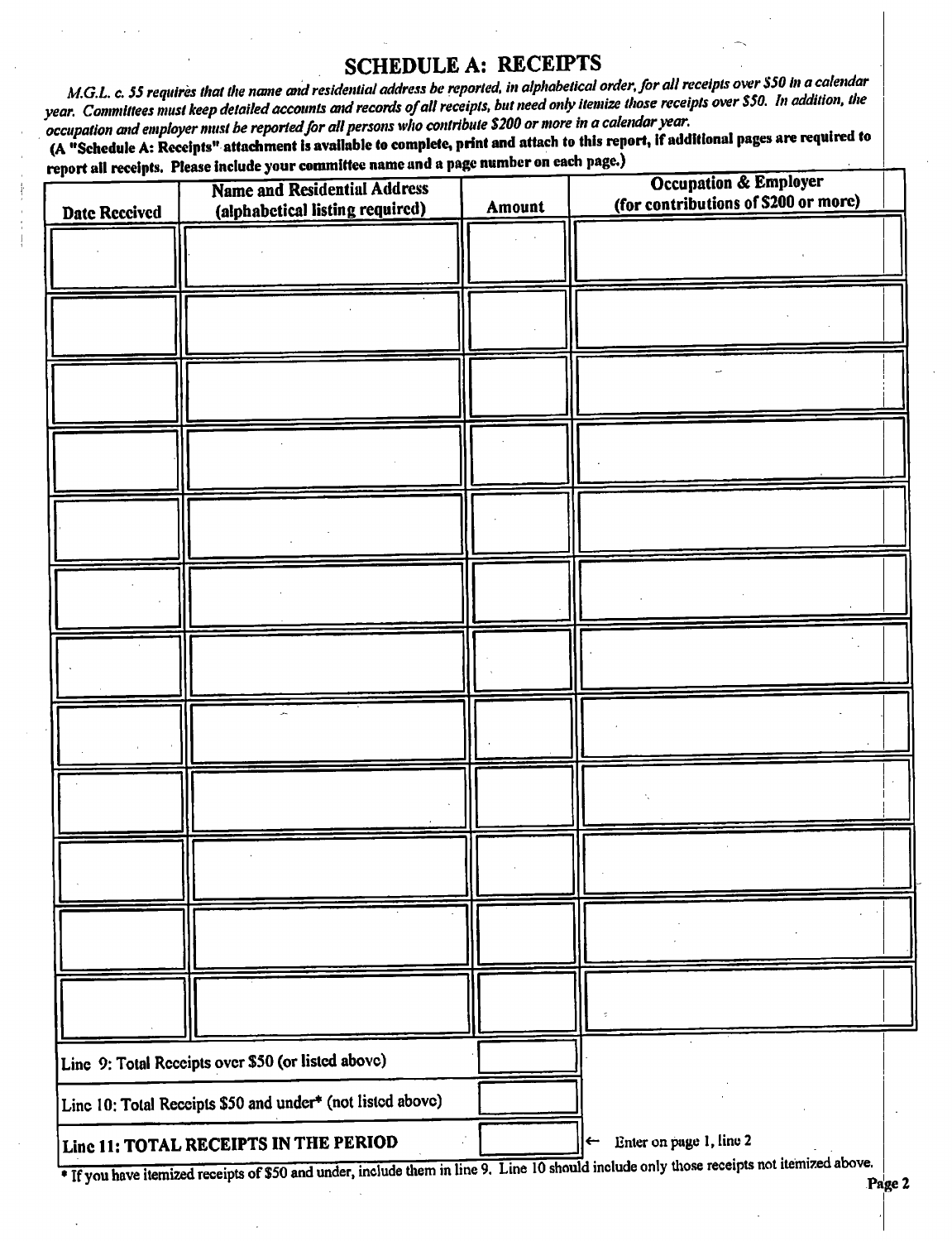### SCHEDULE A: RECEIPTS (continued)

| <b>Date Received</b> | <b>Name and Residential Address</b><br>(alphabetical listing required) | Amount | <b>Occupation &amp; Employer</b><br>(for contributions of \$200 or more)                                                                  |
|----------------------|------------------------------------------------------------------------|--------|-------------------------------------------------------------------------------------------------------------------------------------------|
|                      |                                                                        |        |                                                                                                                                           |
|                      |                                                                        |        |                                                                                                                                           |
|                      |                                                                        |        |                                                                                                                                           |
|                      |                                                                        |        |                                                                                                                                           |
|                      |                                                                        |        |                                                                                                                                           |
|                      |                                                                        |        |                                                                                                                                           |
|                      |                                                                        |        |                                                                                                                                           |
|                      |                                                                        |        |                                                                                                                                           |
|                      |                                                                        |        |                                                                                                                                           |
|                      |                                                                        |        |                                                                                                                                           |
|                      |                                                                        |        |                                                                                                                                           |
|                      |                                                                        |        |                                                                                                                                           |
|                      |                                                                        |        |                                                                                                                                           |
|                      |                                                                        |        |                                                                                                                                           |
|                      |                                                                        |        |                                                                                                                                           |
|                      |                                                                        |        |                                                                                                                                           |
|                      |                                                                        |        |                                                                                                                                           |
|                      |                                                                        |        |                                                                                                                                           |
|                      |                                                                        |        |                                                                                                                                           |
|                      |                                                                        |        |                                                                                                                                           |
|                      |                                                                        |        |                                                                                                                                           |
|                      |                                                                        |        |                                                                                                                                           |
|                      |                                                                        |        |                                                                                                                                           |
|                      |                                                                        |        |                                                                                                                                           |
|                      |                                                                        |        |                                                                                                                                           |
|                      | Line 9: Total Receipts over \$50 (or listed above)                     |        |                                                                                                                                           |
|                      | Line 10: Total Receipts \$50 and under* (not listed above)             |        |                                                                                                                                           |
|                      | Line 11: TOTAL RECEIPTS IN THE PERIOD                                  |        | Enter on page 1, line 2<br>$\left  \leftarrow \right $                                                                                    |
|                      |                                                                        |        | * If you have itemized receipts of \$50 and under, include them in line 9. Line 10 should include only those receipts not itemized above. |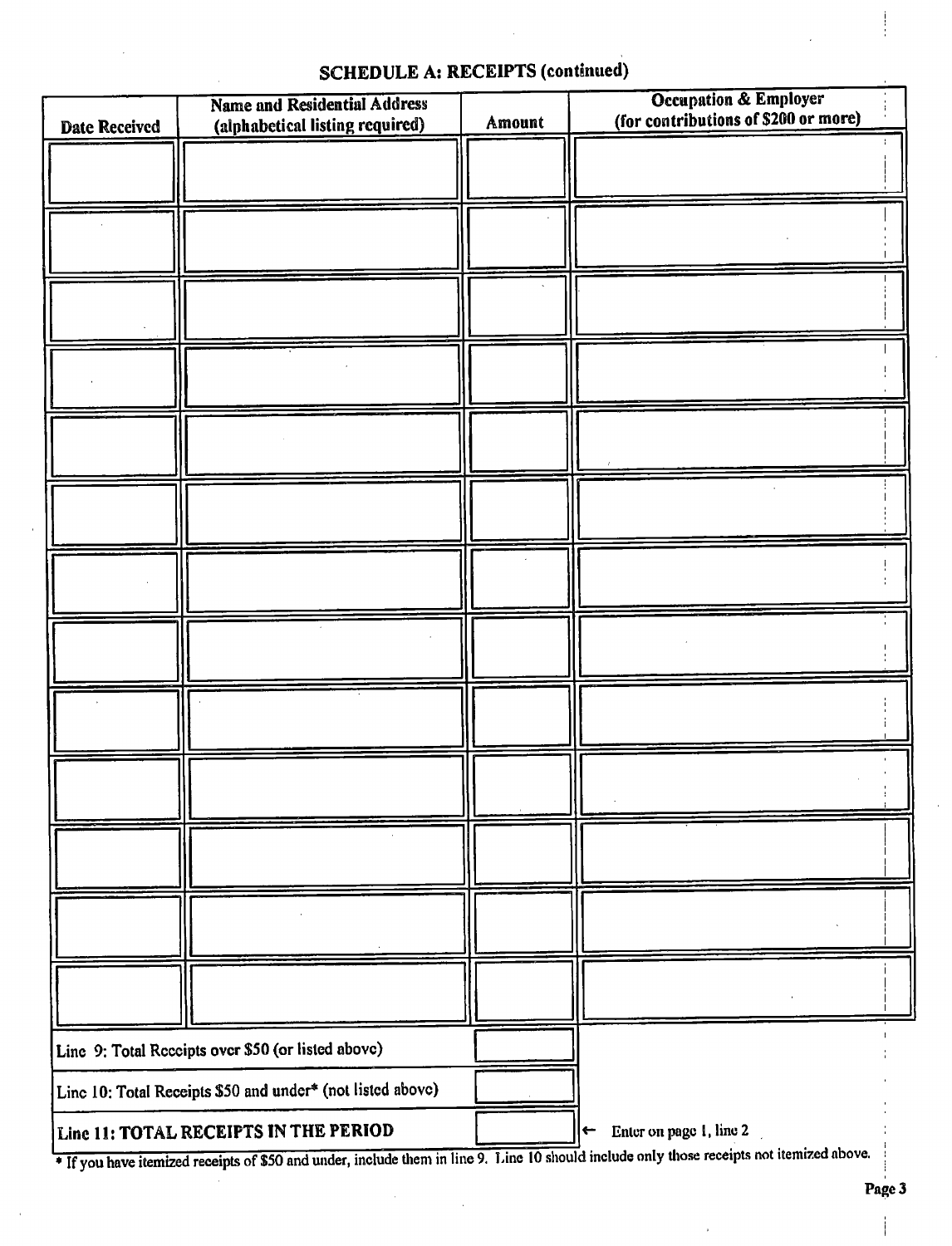#### SCHEDULE B: EXPENDITURES

 $\Delta$ M.G.L. c. 55 requires committees to list, in alphabetical order, all expenditures over \$50 in a reporting period. Committees must keep detailed accounts and records of all expenditures, but need only itemize those over \$50. Expenditures \$50 and under may be added together,<br>from committee records, and reported on line 13.

from committee records, and reported on the 13.<br>(A "Schedule B: Expenditures" attachment is available to complete, print and attach to this report, if additional pages are required, to report all expenditures. Please include your committee name and a page number on each page.)

| Date Paid | To Whom Paid<br>(alphabetical listing) | Address                                                                         | <b>Purpose of Expenditure</b>                                  | Amount |
|-----------|----------------------------------------|---------------------------------------------------------------------------------|----------------------------------------------------------------|--------|
|           |                                        |                                                                                 |                                                                |        |
|           |                                        |                                                                                 |                                                                |        |
|           |                                        |                                                                                 |                                                                |        |
|           |                                        |                                                                                 |                                                                |        |
|           |                                        |                                                                                 |                                                                |        |
|           |                                        |                                                                                 |                                                                |        |
|           |                                        |                                                                                 |                                                                |        |
|           |                                        |                                                                                 |                                                                |        |
|           |                                        |                                                                                 |                                                                |        |
|           |                                        |                                                                                 |                                                                |        |
|           |                                        |                                                                                 |                                                                |        |
|           |                                        |                                                                                 |                                                                |        |
|           |                                        |                                                                                 |                                                                |        |
|           |                                        | Line 12: Total Expenditures over \$50 (or listed above)                         |                                                                |        |
|           |                                        |                                                                                 | Line 13: Total Expenditures \$50 and under* (not listed above) |        |
|           |                                        | Enter on page 1, line $4 \rightarrow$ Line 14: TOTAL EXPENDITURES IN THE PERIOD |                                                                |        |

If you have itemized expenditures of \$50 and under, include them in line 12. Line 13 should,include only those expenditures not itemine above. Page 4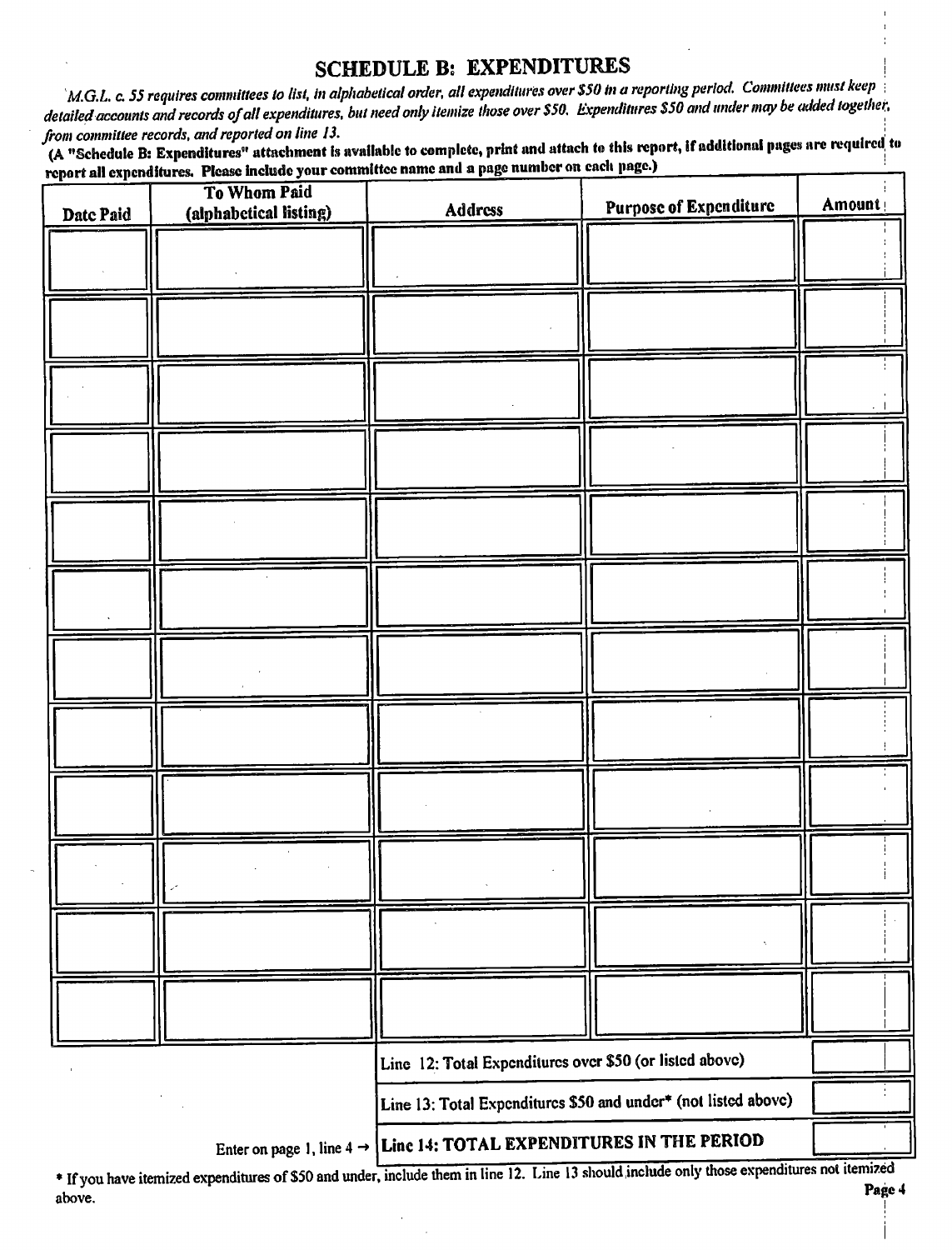| Date Paid | To Whom Paid<br>(alphabetical listing) | <b>Address</b>                                                                  | <b>Purpose of Expenditure</b> | Amount |
|-----------|----------------------------------------|---------------------------------------------------------------------------------|-------------------------------|--------|
|           |                                        |                                                                                 |                               |        |
|           |                                        |                                                                                 |                               |        |
|           |                                        |                                                                                 |                               |        |
|           |                                        |                                                                                 |                               |        |
|           |                                        |                                                                                 |                               |        |
|           |                                        |                                                                                 |                               |        |
|           |                                        |                                                                                 |                               |        |
|           |                                        |                                                                                 |                               |        |
|           |                                        |                                                                                 |                               |        |
|           |                                        |                                                                                 |                               |        |
|           |                                        |                                                                                 |                               |        |
|           |                                        |                                                                                 |                               |        |
|           |                                        |                                                                                 |                               |        |
|           |                                        |                                                                                 |                               |        |
|           |                                        |                                                                                 |                               |        |
|           |                                        |                                                                                 |                               |        |
|           |                                        |                                                                                 |                               |        |
|           |                                        |                                                                                 |                               |        |
|           |                                        |                                                                                 |                               |        |
|           |                                        |                                                                                 |                               |        |
|           |                                        | Line 12: Expenditures over \$50 (or listed above)                               |                               |        |
|           |                                        | Line 13: Expenditures \$50 and under* (not listed above)                        |                               |        |
|           |                                        | Enter on page 1, line $4 \rightarrow$ Line 14: TOTAL EXPENDITURES IN THE PERIOD |                               |        |

# SCHEDULE B: EXPENDITURES (continued)

If you have itemized expenditures of  $$50$  and under, include them in line 12. This 13 should include only those expenditures of  $$50$ above. The contract of the contract of the contract of the contract of the contract of the contract of the contract of the contract of the contract of the contract of the contract of the contract of the contract of the con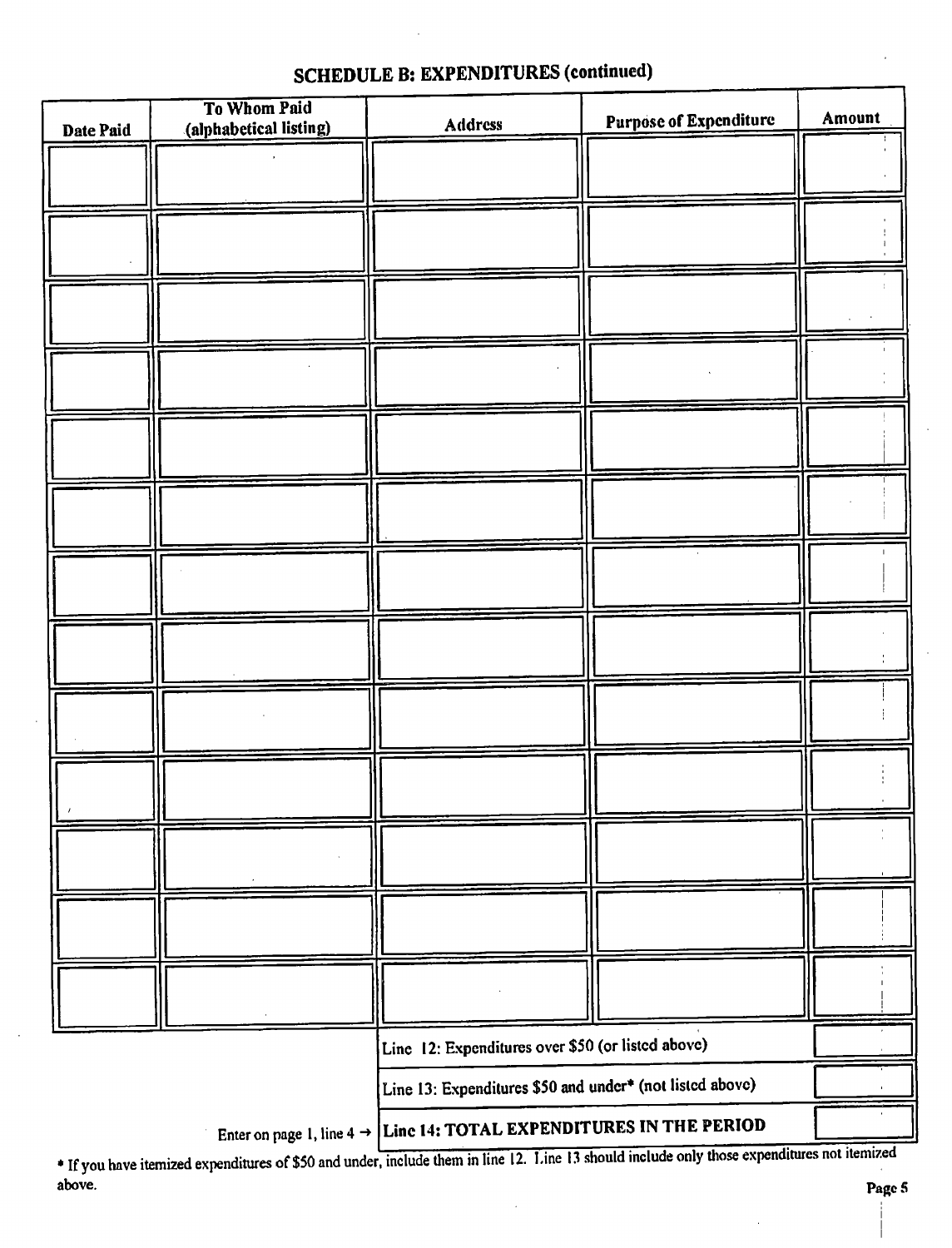# SCHEDULE C: " IN-KIND" CONTRIBUTIONS

Please itemize contributors who have made in-kind contributions of more than \$50. In-kind contributions \$50 and under may be added together from the committee's records and included in line 16 on page 1.  $\frac{1}{4}$ 

| Date Received | From Whom Received* | <b>Residential Address</b>                                                 | Description of Contribution                                    | Value |
|---------------|---------------------|----------------------------------------------------------------------------|----------------------------------------------------------------|-------|
|               |                     |                                                                            |                                                                |       |
|               |                     |                                                                            |                                                                |       |
|               |                     |                                                                            |                                                                |       |
|               |                     |                                                                            |                                                                |       |
|               |                     |                                                                            |                                                                |       |
|               |                     |                                                                            |                                                                |       |
|               |                     |                                                                            |                                                                |       |
|               |                     |                                                                            |                                                                |       |
|               |                     |                                                                            |                                                                |       |
|               |                     |                                                                            |                                                                |       |
|               |                     |                                                                            |                                                                |       |
|               |                     |                                                                            |                                                                |       |
|               |                     |                                                                            |                                                                |       |
|               |                     |                                                                            |                                                                |       |
|               |                     |                                                                            |                                                                |       |
|               |                     |                                                                            |                                                                |       |
|               |                     |                                                                            |                                                                |       |
|               |                     |                                                                            |                                                                |       |
|               |                     | Line 15: In-Kind Contributions over \$50 (or listed above)                 |                                                                |       |
|               |                     |                                                                            | Line 16: In-Kind Contributions \$50 & under (not listed above) |       |
|               |                     | Enter on page 1, line $6 \rightarrow$ Line 17: TOTAL IN-KIND CONTRIBUTIONS |                                                                |       |

If an in-kind contribution is received from a person who contributes more than \$50 in a calendar year, you must report the name and address of the contributor, in addition, if the contribution is \$200 or more, you must also report the contributor's occupation and employer. Page 6